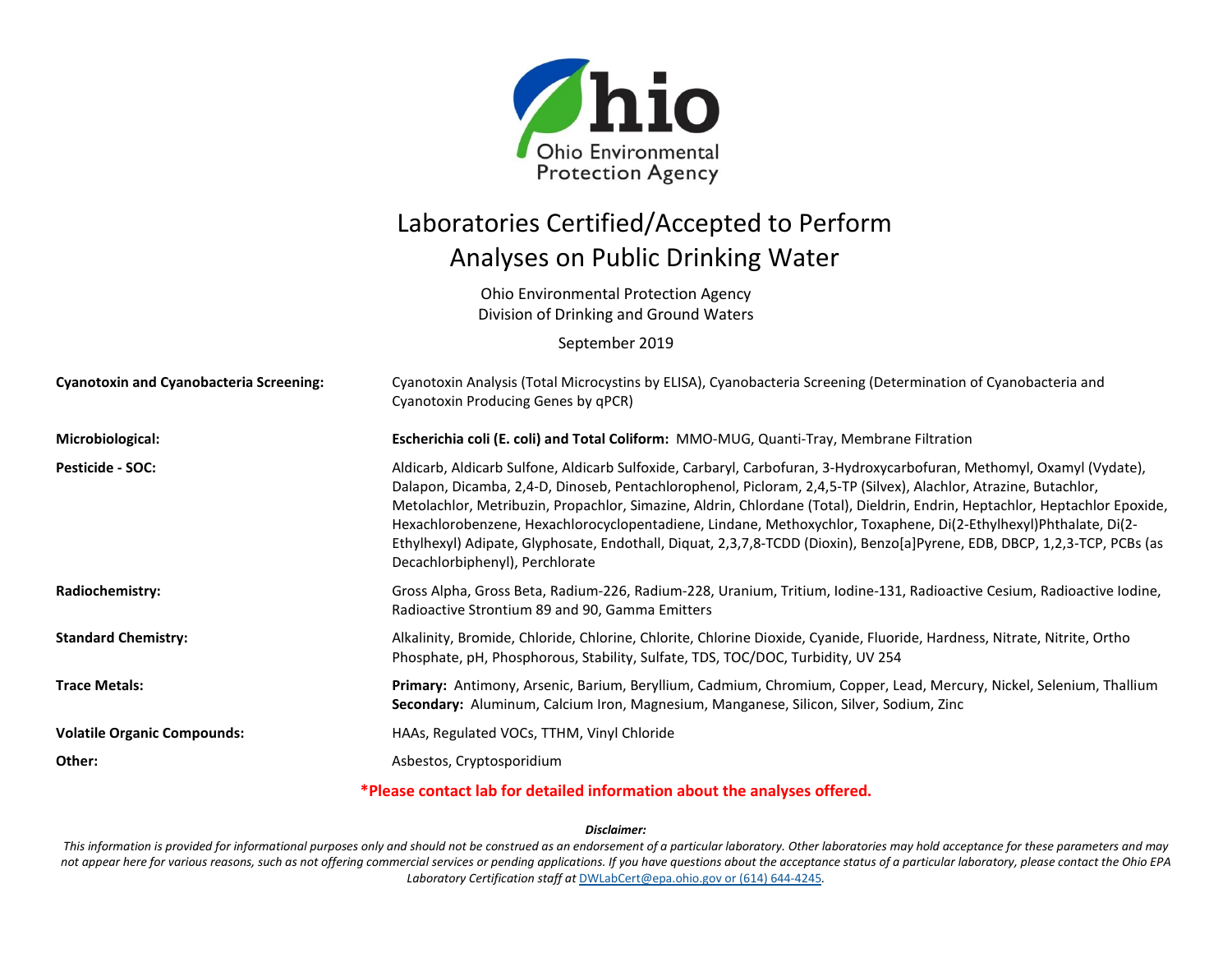Laboratories Certified/Accepted to Perform Analyses on Public Drinking Water

| Laboratory                                                                                                | <b>HABs</b>          | Microbiological        | Chemistry                                                                                                | <b>Other</b>    |
|-----------------------------------------------------------------------------------------------------------|----------------------|------------------------|----------------------------------------------------------------------------------------------------------|-----------------|
| Adams Water Lab, Inc.<br>912 East Tallmadge Avenue, Akron, OH 44310<br>(330) 633-3991                     |                      | MMO-MUG<br>Quanti-Tray | <b>Standard Chemistry</b><br><b>Trace Metals</b>                                                         |                 |
| <b>Advanced Analytics Laboratory</b><br>1025 Concord Avenue, Columbus, OH 43212<br>(614) 299-9922         |                      |                        | <b>Volatile Organic Compounds</b>                                                                        |                 |
| Alloway Lima Laboratory<br>1101 North Cole Street, Lima, OH 45805<br>(419) 223-1362 or (800) 436-1243     |                      | MMO-MUG<br>Quanti-Tray |                                                                                                          |                 |
| Alloway Marion Laboratory<br>1776 Marion-Waldo Road, Marion, OH 43302<br>(740) 389-5991 or (800) 873-2835 | <b>ELISA</b><br>qPCR | MMO-MUG<br>Quanti-Tray | <b>Standard Chemistry</b><br><b>Trace Metals</b><br><b>Volatile Organic Compounds</b><br>Pesticide - SOC |                 |
| ALS Laboratory Group<br>4388 Glendale-Milford Road, Cincinnati, OH 45242<br>(513) 733-5336                |                      |                        | <b>Trace Metals</b>                                                                                      | Asbestos        |
| American Analytical Laboratories, Inc.<br>840 South Main Street, Akron, OH 44311<br>(330) 535-1300        |                      | MMO-MUG                | <b>Standard Chemistry</b><br><b>Trace Metals</b>                                                         |                 |
| Analytical Services, Inc.<br>130 Allen Brook Lane, Williston, VT 05495<br>(800) 723-4432                  |                      |                        |                                                                                                          | Cryptosporidium |
| Archbold Water Plant Laboratory<br>700 North Street, Archbold, OH 43502<br>(419) 445-2506                 | <b>ELISA</b>         |                        |                                                                                                          |                 |
| Benchmark Environmental Labs, Inc.<br>4319 Indianola Avenue, Columbus, OH 43214<br>$(614)$ 267-4588       |                      | MMO-MUG                |                                                                                                          |                 |
| <b>Biosolutions, LLC</b><br>10180 Queens Way, Suite 6, Chagrin Falls, OH 44023<br>(440) 708-2999          |                      | MMO-MUG                | <b>Standard Chemistry</b><br><b>Trace Metals</b>                                                         |                 |
| <b>BoJhun Environmental Services</b><br>222 S. Main Street, Fostoria, OH 44830<br>(419) 436-7066          |                      | MMO-MUG<br>Quanti-Tray |                                                                                                          |                 |
| Brookside Laboratories, Inc.<br>200 White Mountain Drive, New Bremen, OH 45869<br>(419) 977-2766          |                      | MMO-MUG<br>Quanti-Tray | <b>Standard Chemistry</b><br><b>Trace Metals</b><br>Volatile Organic Chemicals<br>Pesticide - SOC        |                 |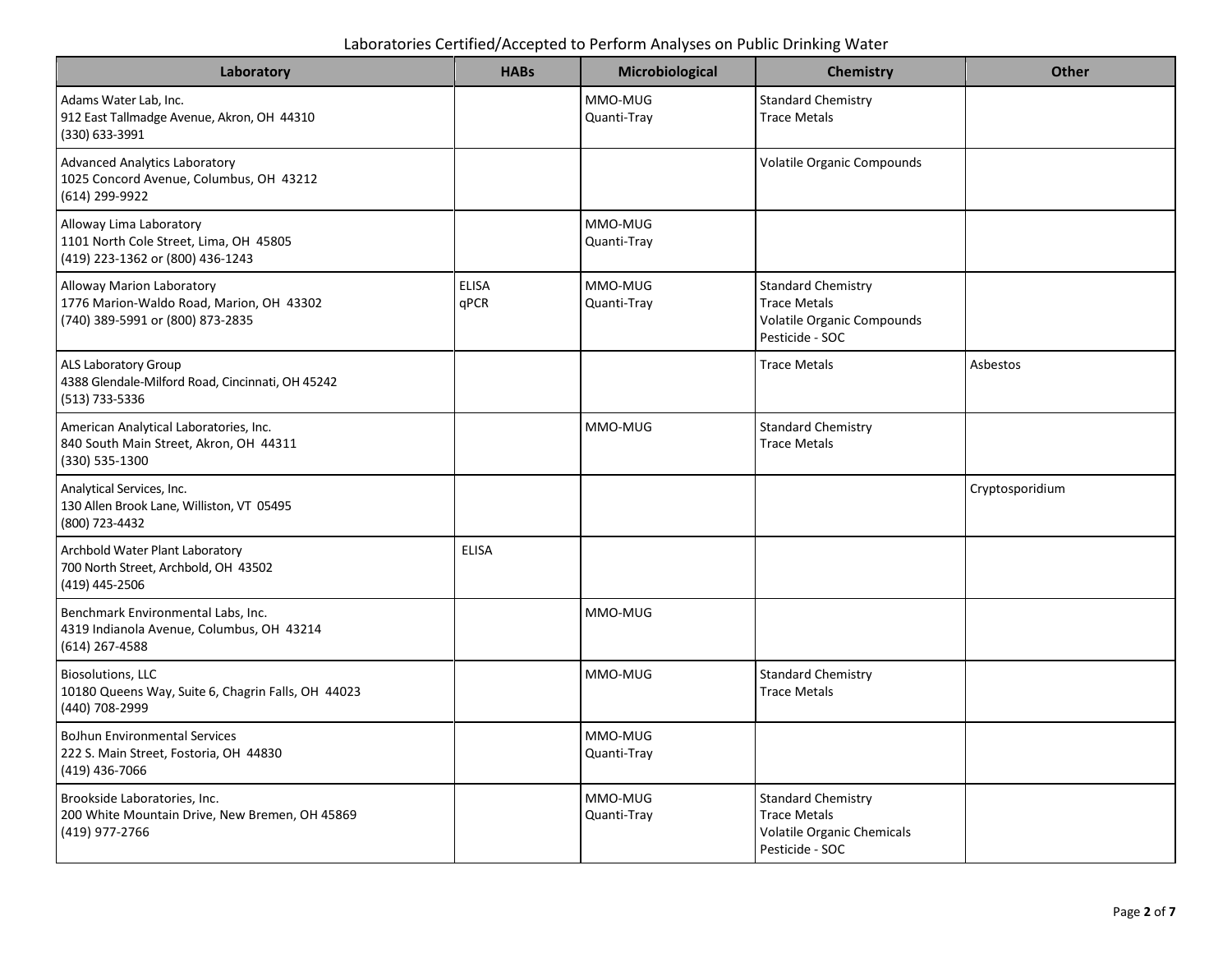| Laboratory                                                                                                             | <b>HABs</b>  | Microbiological                                      | Chemistry                                                                             | <b>Other</b> |
|------------------------------------------------------------------------------------------------------------------------|--------------|------------------------------------------------------|---------------------------------------------------------------------------------------|--------------|
| Bryan Water Plant Laboratory<br>841 East Edgerton Street, Bryan, OH 43506<br>(419) 633-6160                            |              | MMO-MUG<br>Quanti-Tray                               |                                                                                       |              |
| Bureau Veritas North America, Inc.<br>3380 Chastain Meadows Parkway, Suite 300, Kennesaw, GA 30144<br>(800) 806-5887   |              |                                                      |                                                                                       | Asbestos     |
| Canton City Health Department<br>420 North Market Avenue, Canton, OH 44702<br>(330) 489-3231                           |              | MMO-MUG<br>Quanti-Tray                               |                                                                                       |              |
| Canton Water Laboratory<br>2664 Harrisburg Road NE, Canton, OH 44705<br>(330) 489-3035                                 |              | MMO-MUG                                              | <b>Standard Chemistry</b>                                                             |              |
| Cardinal Environmental Lab, LLC<br>2870 Salt Springs Road, Youngstown, OH 44509<br>(330) 797-8844 or (800) 523-0347    |              | MMO-MUG<br>Quanti-Tray                               | <b>Standard Chemistry</b><br><b>Trace Metals</b><br><b>Volatile Organic Chemicals</b> |              |
| Celina Water Department Laboratory<br>714 South Sugar Street, Celina, OH 45822<br>(419) 586-2270                       | <b>ELISA</b> | MMO-MUG<br>Quanti-Tray                               |                                                                                       |              |
| CETEC Cleveland Environmental Technology, Inc.<br>5000 Euclid Avenue, Suite 311, Cleveland, OH 44103<br>(216) 361-0517 |              | MMO-MUG                                              |                                                                                       |              |
| Cincinnati Miller WTP Laboratory<br>5651 Kellogg Avenue, Cincinnati, OH 45230<br>(513) 624-5600                        |              | MMO-MUG<br>Quanti-Tray                               |                                                                                       |              |
| Cleveland Water Compliance Laboratory<br>1245 West 45th Street, Cleveland, OH 44102<br>$(216) 664 - 3171$              | <b>ELISA</b> | MMO-MUG                                              |                                                                                       |              |
| Coshocton Environmental Testing, LLC<br>709 Main Street, Coshocton, OH 43812<br>(740) 622-3328 or (800) 870-6570       |              | MMO-MUG<br>Quanti-Tray                               | <b>Standard Chemistry</b><br><b>Trace Metals</b><br><b>Volatile Organic Chemicals</b> |              |
| CWM Environmental, Inc.<br>4450 Johnston Parkway, Suite B, Cleveland, OH 44128<br>$(216)$ 663-0808                     |              | MMO-MUG                                              | <b>Standard Chemistry</b><br><b>Trace Metals</b><br><b>Volatile Organic Chemicals</b> |              |
| Dayton Central Water Quality Laboratory<br>3210 Chuck Wagner Lane, Dayton, OH 45414<br>(937) 333-6093                  |              | MMO-MUG<br>Quanti-Tray<br><b>Membrane Filtration</b> | <b>Standard Chemistry</b><br><b>Trace Metals</b><br><b>Volatile Organic Chemicals</b> |              |
| Eastern Lab Services, Ltd.<br>1035 Medina Road, Suite 500, Medina, OH 44254<br>(330) 670-7920 or (877) 357-5227        |              | MMO-MUG<br>Quanti-Tray                               |                                                                                       |              |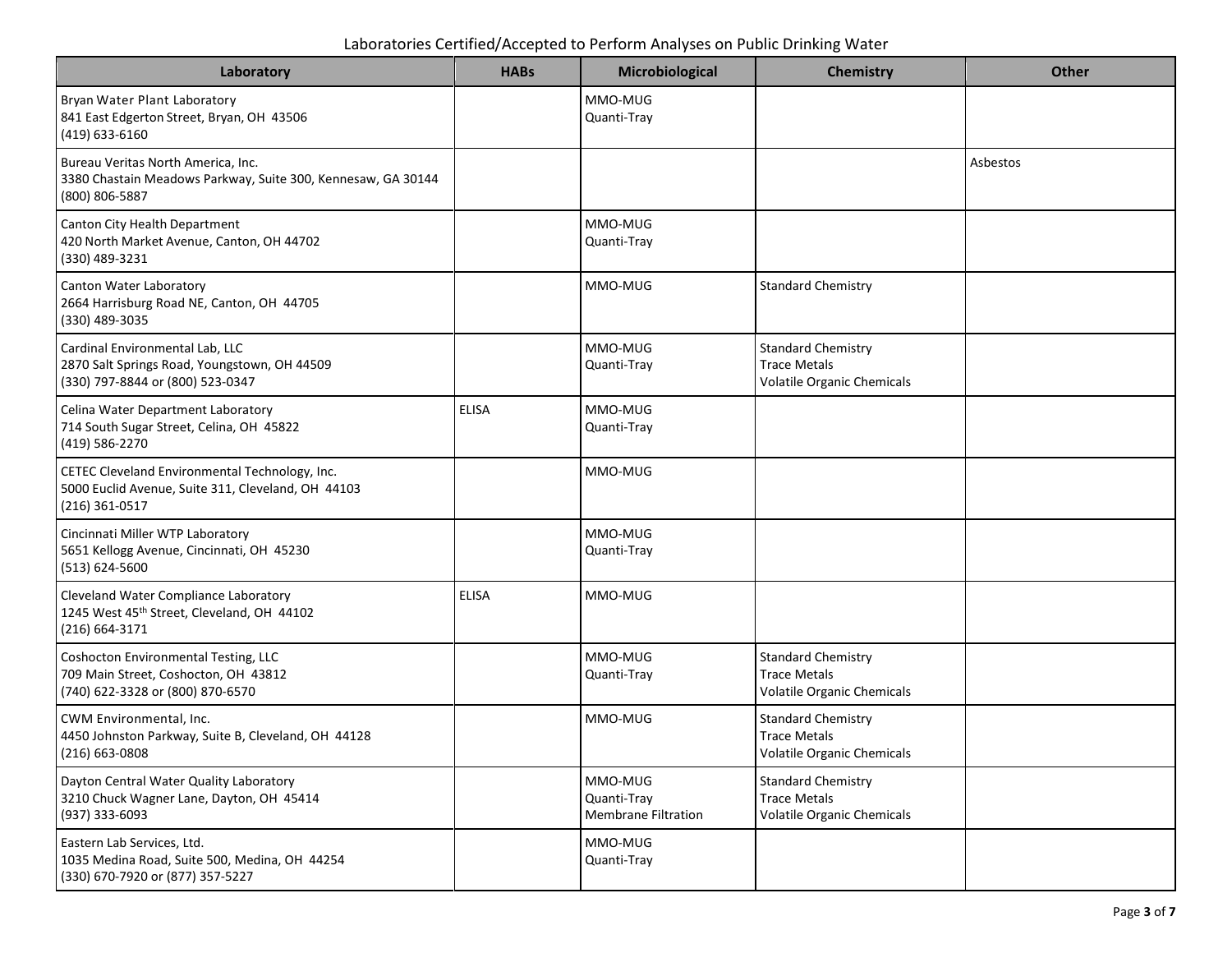Laboratories Certified/Accepted to Perform Analyses on Public Drinking Water

| Laboratory                                                                                                        | <b>HABs</b>          | Microbiological        | Chemistry                 | <b>Other</b>    |
|-------------------------------------------------------------------------------------------------------------------|----------------------|------------------------|---------------------------|-----------------|
| Elyria Water Works Laboratory<br>3628 West Erie Avenue, Lorain, OH 44053<br>(440) 244-4310                        | <b>ELISA</b>         |                        |                           |                 |
| EMSL Analytical, Inc.<br>200 Route 130 North, Cinnaminson, NJ 08077<br>(800) 220-3675                             |                      |                        |                           | Cryptosporidium |
| EnviroScience<br>5070 Stow Road, Stow, OH 44224<br>(330) 688-0111                                                 | <b>ELISA</b><br>qPCR |                        |                           |                 |
| Erie County Health Department Laboratory<br>420 Superior Street, Sandusky, OH 44870<br>(419) 626-5623             |                      | MMO-MUG<br>Quanti-Tray |                           |                 |
| Eurofins CEI, Inc.<br>730 SE Maynard Road, Cary, NC 27511<br>(919) 481-1413                                       |                      |                        |                           | Asbestos        |
| Eurofins Eaton Analytical, LLC<br>110 South Hill Street, South Bend, IN 46617<br>(800) 332-4345 or (574) 472-5523 |                      |                        | Radiochemistry            | Cryptosporidium |
| Fairway Laboratories, Inc.<br>246 Main Street, Suite A, Byesville, OH 43723<br>(740) 630-8040                     |                      |                        | <b>Standard Chemistry</b> |                 |
| Geauga County Department of Water Resources<br>470 Center Street, Building 3, Chardon, OH 44024<br>(440) 285-2603 |                      | MMO-MUG<br>Quanti-Tray | <b>Standard Chemistry</b> |                 |
| Greene County Sanitary Engineering Laboratory<br>422 Factory Road, Beavercreek, OH 45434-6214<br>(937) 562-7450   |                      | MMO-MUG                | <b>Standard Chemistry</b> |                 |
| Holmes Laboratory, Inc.<br>3559 U.S. Highway 62, Millersburg, OH 44654<br>(330) 893-2933                          |                      | MMO-MUG<br>Quanti-Tray |                           |                 |
| Industrial Fluid Management, Inc.<br>2926 U.S. Highway 6, McClure, OH 43534<br>(419) 748-7438                     |                      | MMO-MUG                |                           |                 |
| International Asbestos Testing Lab<br>9000 Commerce Parkway, Suite B, Mt. Laurel, NJ 08054<br>(856) 231-9449      |                      |                        |                           | Asbestos        |
| Jackson County Water Company Laboratory<br>124 West Huron Street, Jackson, OH 45640<br>(740) 288-4815             |                      | MMO-MUG                |                           |                 |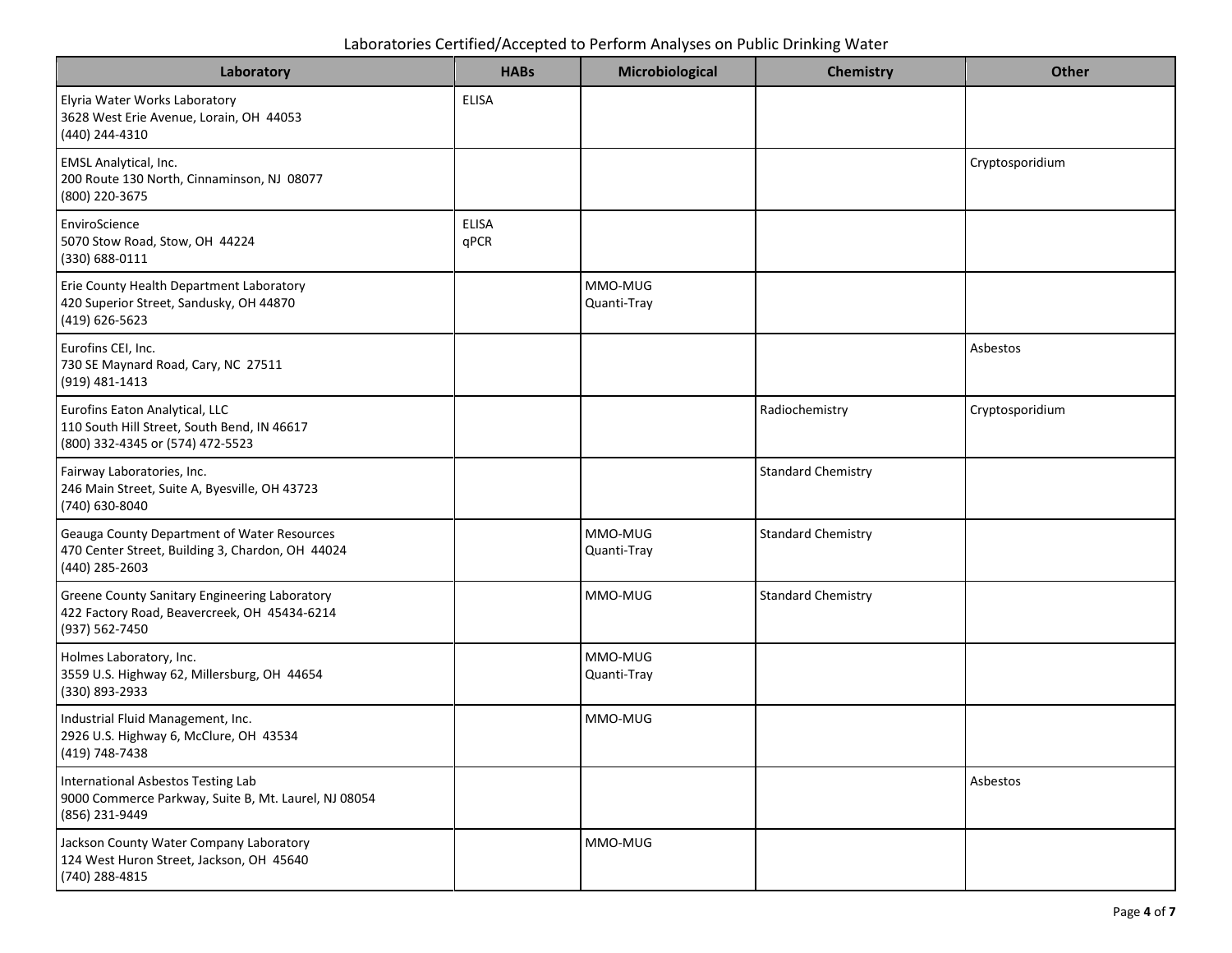| Laboratory                                                                                                   | <b>HABs</b>          | Microbiological                               | Chemistry                                                                                                | <b>Other</b>    |
|--------------------------------------------------------------------------------------------------------------|----------------------|-----------------------------------------------|----------------------------------------------------------------------------------------------------------|-----------------|
| Jones & Henry Laboratories<br>2567 Tracy Road, Northwood, OH 43619<br>$(419) 666 - 0411$                     |                      |                                               | <b>Standard Chemistry</b><br><b>Trace Metals</b><br><b>Volatile Organic Chemicals</b>                    |                 |
| Lake County West Subdistrict Laboratory<br>38265 Aquarius Parkway, Willoughby, OH 44094<br>(440) 918-3420    | <b>ELISA</b>         |                                               |                                                                                                          |                 |
| Leetonia WTP Laboratory<br>1 Saint Peter's Street, Leetonia, OH 44431<br>(330) 427-8087                      |                      | MMO-MUG<br>Quanti-Tray                        |                                                                                                          |                 |
| Logan County Health District Laboratory<br>310 South Main Street, Bellefontaine, OH 43311<br>(937) 592-9040  |                      | MMO-MUG<br>Quanti-Tray                        |                                                                                                          |                 |
| Mahoning County Board of Health<br>50 Westchester Drive, Youngstown, OH 44515<br>(330) 270-2855              |                      | MMO-MUG<br>Quanti-Tray                        | <b>Standard Chemistry</b><br><b>Trace Metals</b>                                                         |                 |
| <b>MASI Laboratory</b><br>7940 Memorial Drive, Plain City, OH 43064<br>(614) 873-4654                        |                      | MMO-MUG<br>Quanti-Tray<br>Membrane Filtration | <b>Standard Chemistry</b><br><b>Trace Metals</b><br><b>Volatile Organic Chemicals</b><br>Pesticide - SOC |                 |
| McCoy and McCoy Laboratories, Inc.<br>825 Industrial Road, Madisonville, OY 42431<br>(270) 821-7375          |                      |                                               |                                                                                                          | Cryptosporidium |
| Montgomery County Environmental<br>4257 Dryden Road, Dayton, OH 45439<br>(937) 781-3016                      |                      | MMO-MUG<br>Quanti-Tray                        | <b>Standard Chemistry</b><br><b>Trace Metals</b>                                                         |                 |
| <b>NEORSD Analytical Services</b><br>4747 East 49th Street, Cuyahoga Heights, OH 44125<br>$(216) 641 - 6000$ | <b>ELISA</b><br>qPCR | MMO-MUG<br>Quanti-Tray                        | <b>Standard Chemistry</b><br><b>Trace Metals</b>                                                         |                 |
| New Concord Water Plant Laboratory<br>2 West Main Street, New Concord, OH 43762<br>(740) 826-7671            | <b>ELISA</b>         |                                               |                                                                                                          |                 |
| Norwalk Water Plant Laboratory<br>201 Woodlawn Avenue, Norwalk, OH 44857<br>(419) 663-6725                   | <b>ELISA</b>         |                                               |                                                                                                          |                 |
| NovaChem Laboratories, Inc.<br>5172 College Corner Pike, Oxford, OH 45056<br>(513) 523-3605                  |                      |                                               | <b>Standard Chemistry</b>                                                                                |                 |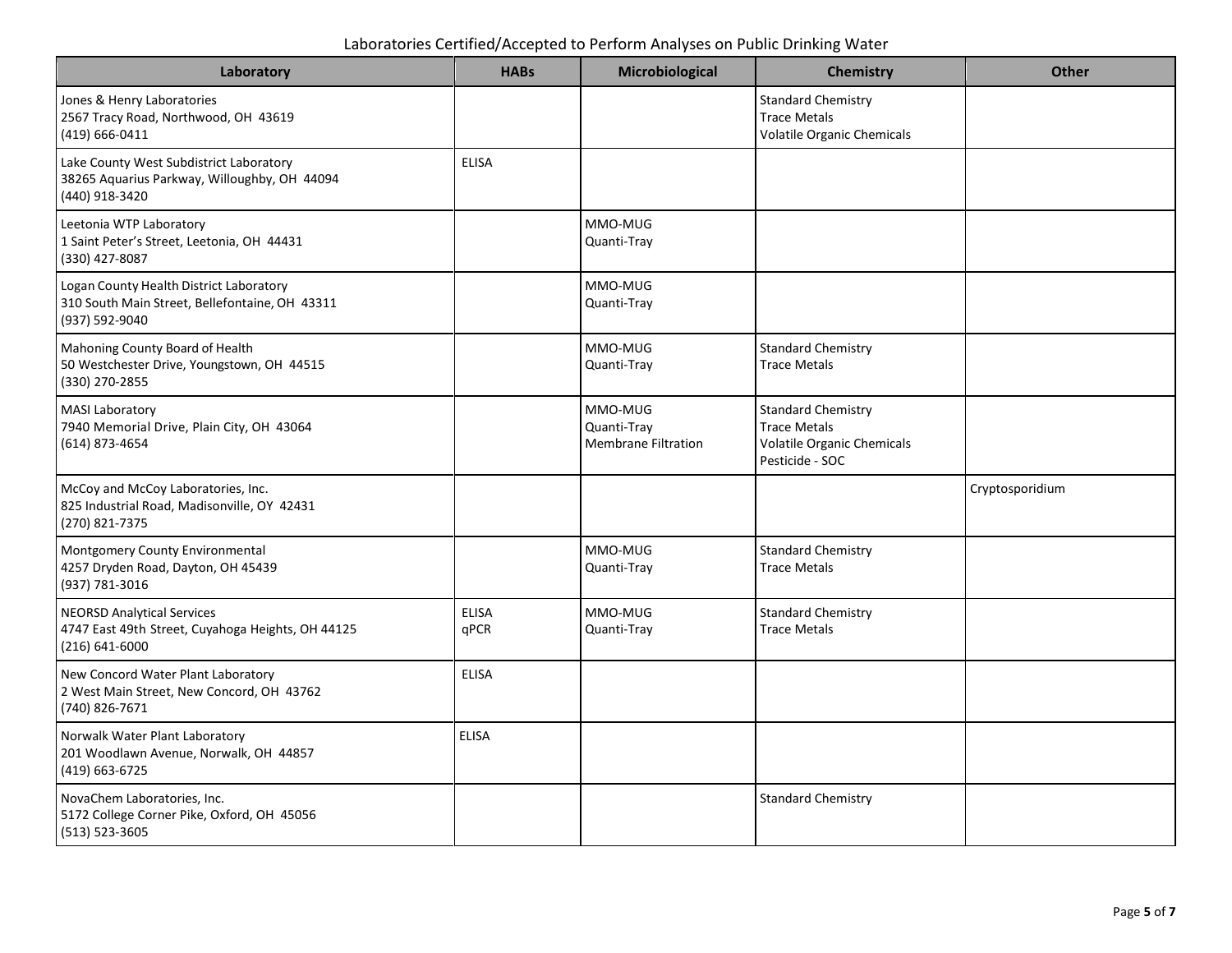| Laboratories Certified/Accepted to Perform Analyses on Public Drinking Water |  |  |
|------------------------------------------------------------------------------|--|--|
|------------------------------------------------------------------------------|--|--|

| Laboratory                                                                                                                                                                                                       | <b>HABs</b>          | Microbiological        | <b>Chemistry</b>                                                                                                           | <b>Other</b>    |
|------------------------------------------------------------------------------------------------------------------------------------------------------------------------------------------------------------------|----------------------|------------------------|----------------------------------------------------------------------------------------------------------------------------|-----------------|
| Ohio Department of Agriculture Consumer Protection Laboratory<br>8995 East Main Street, Reynoldsburg, OH 43068<br>(614) 728-6230                                                                                 |                      | MMO-MUG                |                                                                                                                            |                 |
| Ohio EPA, Division of Environmental Services<br>8955 E. Main Street, Reynoldsburg, OH 43068<br>(614) 644-4243 (Kristen Sowards, Sample Receiving)<br>(614) 644-4240 (Vandana Deshmukh, Environmental Supervisor) | <b>ELISA</b><br>qPCR |                        |                                                                                                                            |                 |
| Pace Analytical Services, LLC - Dayton<br>25 Holiday Drive, Englewood, OH 45322<br>(800) 723-5227                                                                                                                |                      | MMO-MUG<br>Quanti-Tray | <b>Standard Chemistry</b><br><b>Trace Metals</b><br>Volatile Organic Chemicals                                             |                 |
| Pace Analytical Services, LLC - Minneapolis<br>1700 Elm Street SE, Suite 200, Minneapolis, MN 55414<br>$(612) 607 - 6352$                                                                                        |                      |                        | Pesticide - SOC                                                                                                            |                 |
| Pace Analytical Services, LLC - Pittsburgh<br>1638 Roseytown Road, Suites 2,3 and 4, Greensburg, PA 15601<br>(724) 850-5600                                                                                      |                      |                        | Radiochemistry                                                                                                             |                 |
| Perry Environmental Laboratory<br>552 West Broadway Street, New Lexington, OH 43764<br>(740) 343-7078                                                                                                            |                      | MMO-MUG<br>Quanti-Tray |                                                                                                                            |                 |
| Piqua Water Plant Laboratory<br>201 West Water Street, Piqua, OH 45356<br>(937) 778-2090                                                                                                                         | <b>ELISA</b>         |                        |                                                                                                                            |                 |
| Q Laboratories<br>1911 Radcliff Drive, Cincinnati, OH 45204<br>(513) 471-1300                                                                                                                                    |                      | MMO-MUG                |                                                                                                                            |                 |
| Ream & Haager Laboratories, Inc.<br>179 West Broadway Street, Dover, OH 44622<br>(330) 343-3711                                                                                                                  |                      | MMO-MUG<br>Quanti-Tray | <b>Standard Chemistry</b><br><b>Trace Metals</b><br>Volatile Organic Chemicals                                             |                 |
| Scientific Methods, Inc.<br>12441 Beckley Street, Granger, IN 46530<br>(574) 277-4078                                                                                                                            |                      |                        |                                                                                                                            | Cryptosporidium |
| Summit County Public Health Department Laboratory<br>1867 W Market Street, Building C, Akron, OH 44313<br>(330) 923-4891                                                                                         |                      | MMO-MUG<br>Quanti-Tray | <b>Standard Chemistry</b><br><b>Trace Metals</b>                                                                           |                 |
| Summit Environmental Technologies, Inc.<br>3310 Win Street, Cuyahoga Falls, OH 44223<br>$(33)$ 253-8211                                                                                                          |                      |                        | <b>Standard Chemistry</b><br><b>Trace Metals</b><br><b>Volatile Organic Chemicals</b><br>Pesticide - SOC<br>Radiochemistry |                 |